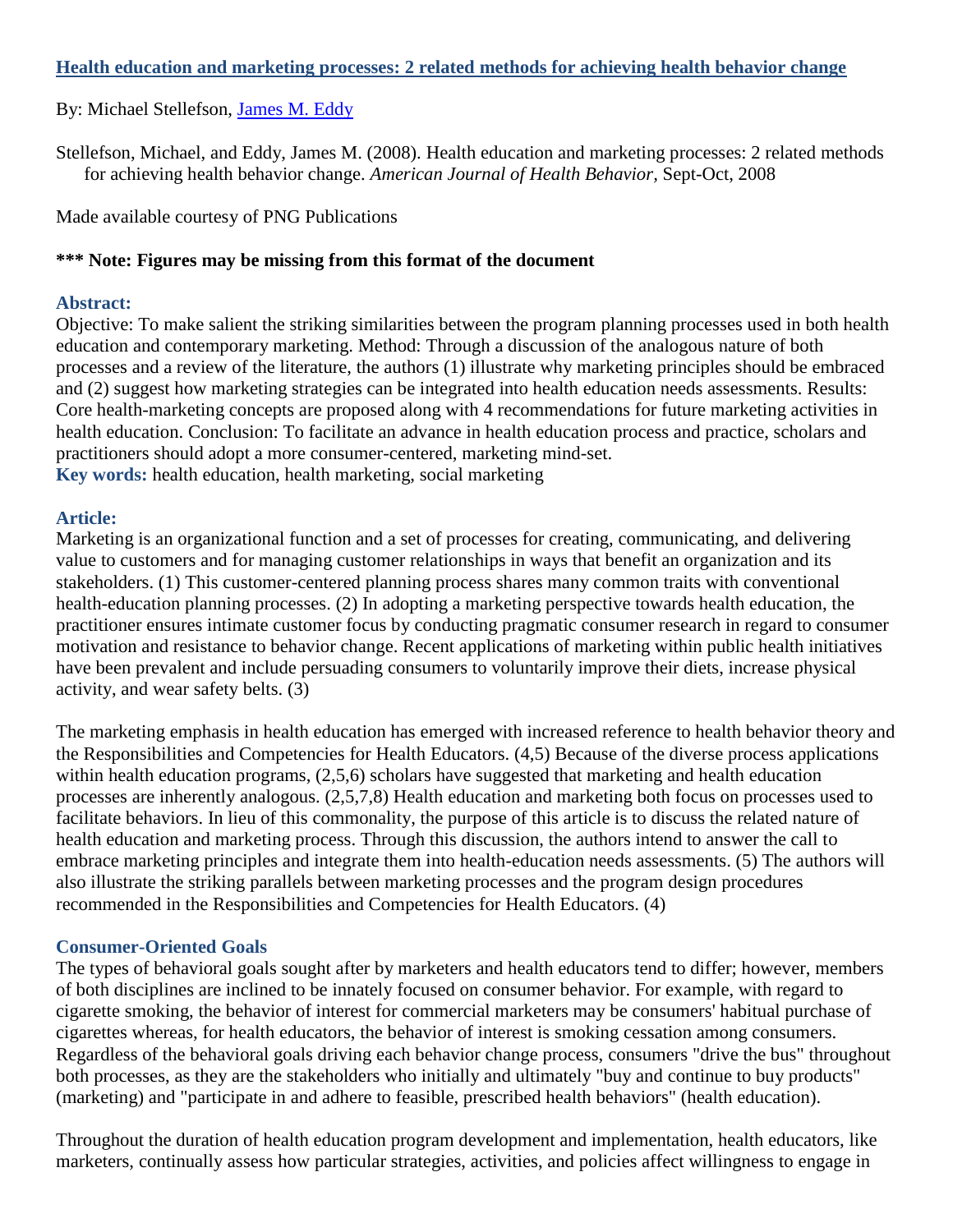behavior. From these assessments, practitioners hope to accurately appraise consumer ability, willingness, and authority to perform behavior. (9) This type of information is compatible with data generated from the systematic application of the PRECEDEPROCEED model, which is the model predominantly operationalized in health education circles. (10) The PRECEDE-PROCEED model covertly evaluates ability, willingness, and authority of a priority population to engage in behaviors necessary for good health (Figure 1).

The implication of this comparison is that both marketers and health educators must fully understand a market's ability, willingness, and authority to engage in behavior before beginning to offer and deliver products and/or services that can satisfy specific wants and needs.

Although private sector marketing is done to achieve greater sales, nonprofit marketing, such as social marketing, looks to achieve social goals other than ordinary business goals of profit, market share, and return on investment. (9) Social marketing is defined as the adaptation of commercial marketing technologies to programs designed to influence the voluntary behavior of target audiences to improve their personal welfare and that of the society of which they are a part. (11) Thackeray and Neiger8 characterize social marketing as a planning approach that is theory driven and consumer focused, which is the type of marketing that coincides with program planning in health education. A commonly accepted definition of health education is any combination of learning experiences designed to facilitate voluntary adaptations of behavior conducive to health. (10) As illustrated here, definitions of social marketing and health education both articulate the idea of voluntary behavior change as the desired process outcome. Thus, marketing and health education are both processes implemented to achieve a core goal: influence behavioral adaptations that are voluntary. This shared function serves as the common denominator among the disciplines. (8)

In keeping with the voluntary "behavioral bottom line" of both professions, (12) it is the contention of the authors that an ecological behavior-based philosophy provides practical value to health education. Although health education programs have been deemed successful upon evaluating outcomes other than actual behavior, (13) our ecological, behavior-based philosophy emphasizes tangible behavior adoption and/or modification as the requisite underpinning of all health education approaches, including community empowerment, health advocacy, and the generation of social capital. This multifaceted emphasis honors the true desired outcome of health education initiatives: voluntary, positive behavior change. However, due to constraints inhibiting health behavior research, health educators cannot always measure behavioral adaptations as readily as a commercial marketer can measure purchase behavior. Consequently, program objectives such as creating awareness and increasing health-related knowledge serve as credible artifacts of health education programs. It is the position of the authors, however, that these objectives may be valid only when is there is an evidence base or theoretical milieu to support such aims. An ecological, behavior-based philosophy of health education maintains that all program activities and interventions are tied (in some fashion) to sought-after health behaviors. This behavioral emphasis expresses the related nature of marketing and health education in that program objectives specifically lead to behavioral adaptations conducive to health. The take-home message here is that both health education and marketing are process- and outcome-oriented disciplines that are focused exclusively on consumer behavior.

The behavior change emphasis also honors the reality that it is the job of the health educator to provide priority populations with optimal opportunities to alter health behaviors. Although theory can indicate what needs to be done to achieve change, it cannot necessarily show health educators how to initiate change. (14) The application of marketing concepts can help assuage the juxtaposition of theory and practice inherent when implementing evidence-based health education programs to new priority populations.

#### **Focus on Exchange, Not Advertising**

Because the goal of health education is to motivate consumers to voluntarily change (or maintain) healthy behaviors, the challenge for health educators seems to lie in advocating an exchange of intangible benefits for adopting new lifestyles. (8) Marketing process uniquely entails satisfying needs and wants for producers and consumers through voluntary exchanges that provide perceived benefits for both parties. Satisfying exchanges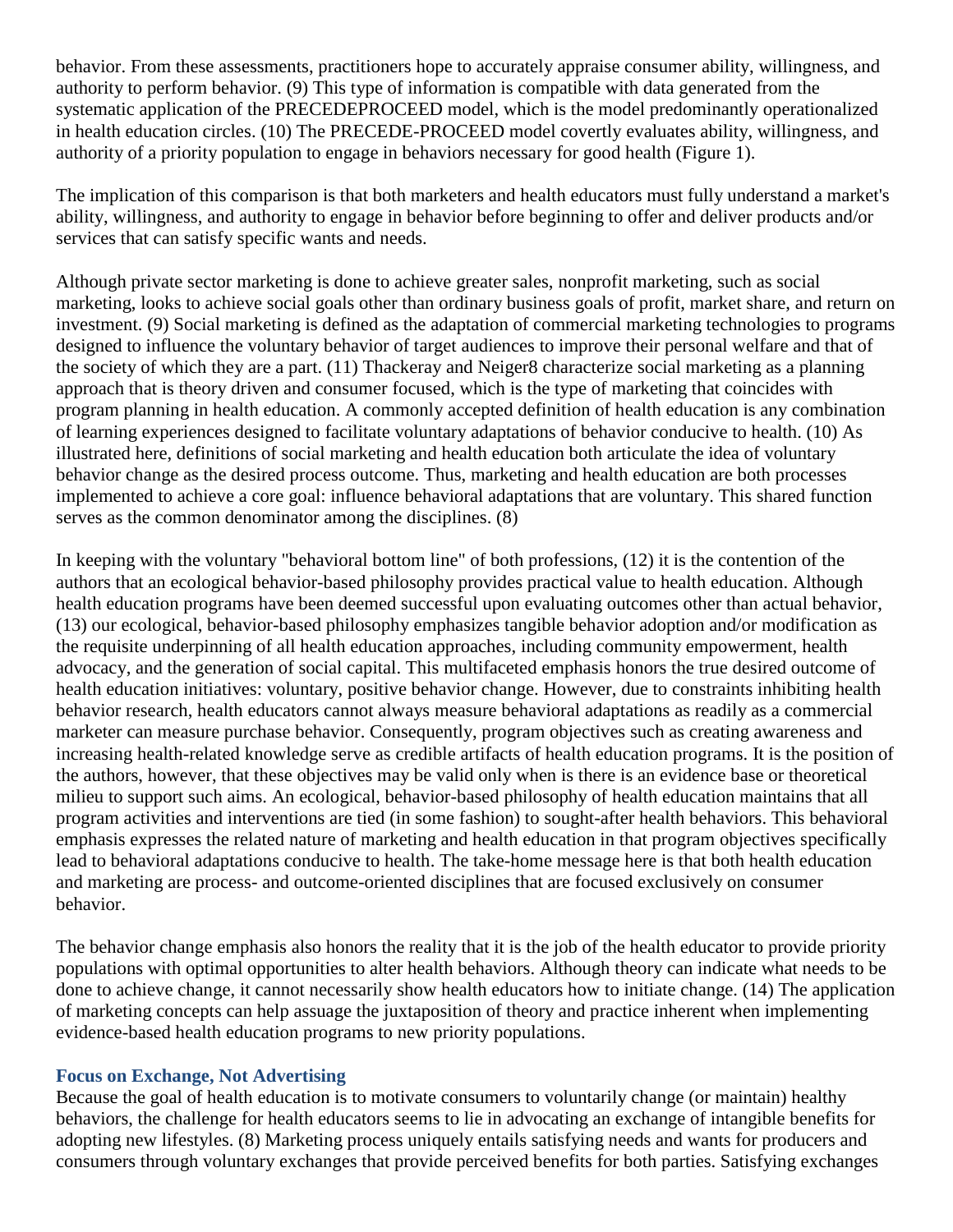are facilitated through focusing on consumer perceptions, wants, and needs, through the design, communication, pricing, and delivery of competitively viable offerings. (15) Marketing practice focuses on this exchange process; it does not entail simply advertising a predeveloped product or service.

We have observed the intrinsic limitations of health education programs that fail to adopt marketing orientations and focus on selling "canned" programs that are considered to be "best practice." Selling best-practice health education programs sometimes neglects the specific needs and values of a population and also represents an organization-centered mind-set, or one that focuses on the needs and values of the organization primarily, rather than the people the program will serve. (12) It is important to remember that knowing who wants a product or service, how to get it to them, and how much they are willing to pay for it are not luxuries: they are necessities (16) and cannot be determined when adopting a sales orientation in health education. In health education and marketing, the concept of best practice clearly articulates with the concept of best process; therefore, the best practice application needed to achieve a behavioral goal is often the application of a systematic process to gauge consumer problems, needs, and interests. Eddy5(p. 265) states that "process models in health education and marketing encourage us to continually apply systematic approaches to program design rather than duplicating the results of the process used by others."

This discussion leads to perhaps the most common misconception held by some practitioners: equating marketing with advertising. (8) Many times the 2 professions are thought to be interchangeable, when they are really 2 entirely separate disciplines. Marketers know how to adapt programs to obtain desired responses from their target audiences, whereas advertisers specialize in getting the word out about products, services, and/or programs to specific audiences. (12) Practitioners who equate marketing and advertising often believe that the goal of marketing is to get the word out about behavior change or behavior change programs rather than to apply a systematic process to assess the needs and interests of a priority population. By thinking that marketing and advertising are the same, it keeps the health educator from asking an imperative, seminal question: Does the communication of an idea or the changing of an attitude really influence behavior? (12) Although advertising is most definitely a component of successful marketing, engaging in marketing requires much more than effective advertising.

#### **Integrating Processes to Facilitate Health Behavior Change**

Delineating marketers from advertisers raises the question, "Where do health educators fit in?" This necessary and valid question is becoming resolved with the advent of marketing specific to health. The idea of health marketing has emerged, depicting a craft that is broad based and versatile. Health marketing refers to creating, communicating, and delivering health information and interventions using consumer-centered and science based strategies to protect and promote the health of diverse populations. (17) There are 4 marketing concepts, commonly referred to as the "4P's of marketing," which are used by health marketers to meet the needs of consumers within a target market. The 4P's of marketing are: product, place (or distribution), promotion, and price. Grier and Bryant (18) provide standardized definitions of all 4 marketing concepts. Determining the 4P's within health education programs requires strategy development that synchronizes marketing and healtheducation planning processes. See Figure 2 for a comparison of the 4P's as they relate to both commercial and health marketing. The comparison reinforces the importance of developing the right product, pricing, and distribution channels before considering promotional activities.

Health marketing is often confused with health communication. Although health marketing involves communicating information, health marketing is not simply educational. Many health communication programs, however, are largely educational. (12) Some practitioners claim to use marketing in their programs, but are more often evaluating their programs from the perspective of a professional adept at health communications.

Professionals in health communications are inclined to only evaluate a program based on nonbehavioral indicators such as number of messages distributed (process variable), number of beliefs changed (impact variable), or number of sessions held (process variable). Process and impact variables provide important insights regarding whether or not a health behavior is occurring. These data become invaluable when making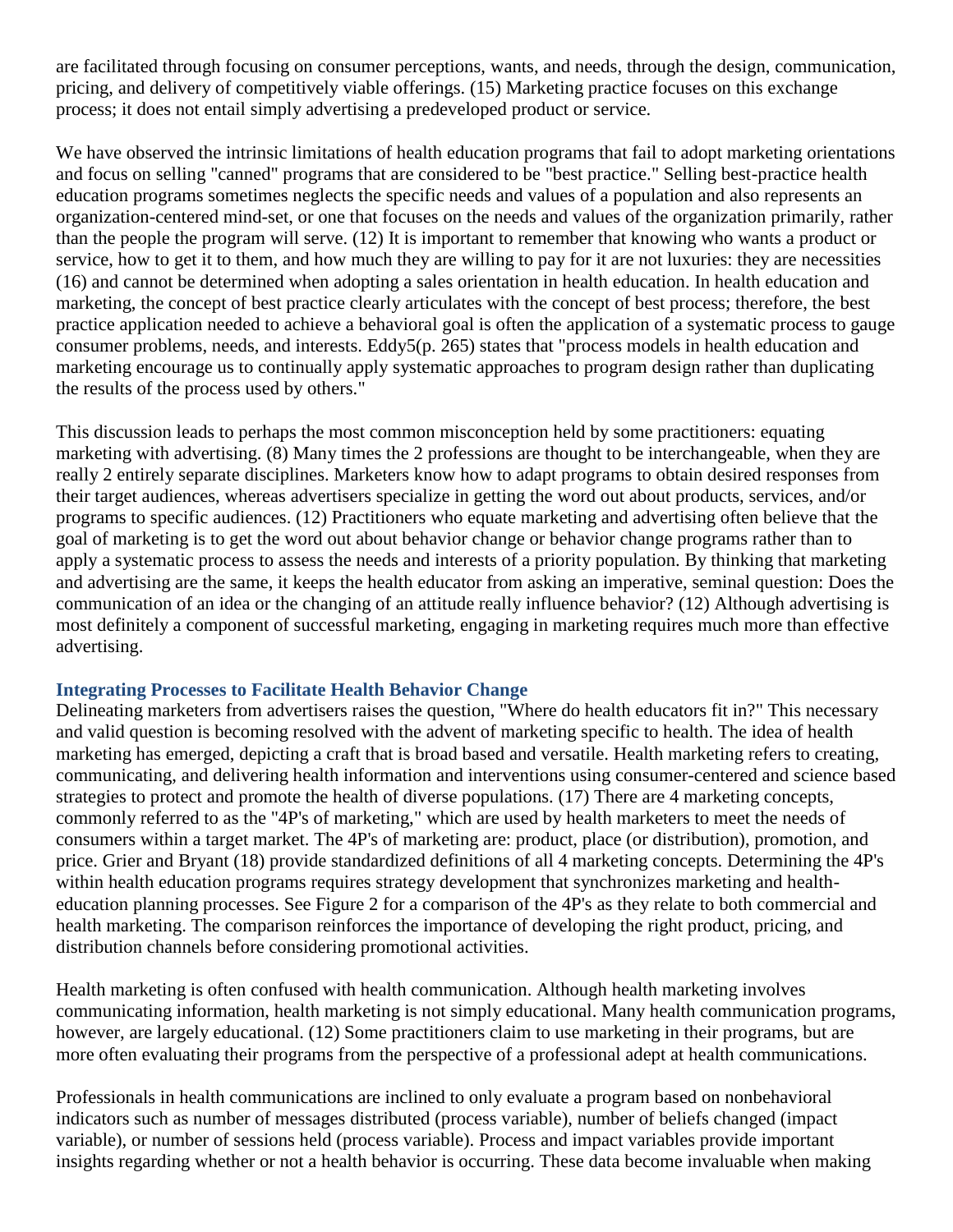programmatic modifications during project implementation and terminal assessments following program implementation. Although the utility of process and impact evaluations is undeniable, it is important to emphasize that alterations in process and impact variables can, in fact, validate or invalidate the efficacy of health communication programs. It is the position of the authors that the driving force that initiates such process evaluations tends to center more on what information the practitioner needs to transmit to participants, rather than on what information participants actually need or want. In adopting a more consumer-centric orientation, as is represented within health marketing, the practitioner does not simply focus on evaluating message distribution and participant receptivity to messages; the ultimate focus is kept on achieving a desired behavioral outcome. (19,20)

Andreasen (12) recommends that marketing efforts stop stressing awareness, acceptance, and knowledge before figuring out what new services people need, what benefits they want, and what barriers can be made easier to overcome. In adhering to this recommendation, health education practitioners can establish positions for their products, services, and ideas. A position is the image or niche that a distinctive product or service has in the marketplace resulting from the provision of a unique product or service to a unique group of people. (21) Attaining a unique position requires meeting the specific needs identified during a complete needs assessment. Positioning strategy is developed by comparing the benefits and barriers that consumers see among multiple offerings (including competing offers or choices).

To position programs uniquely, health educators must make presentations to interested groups, distribute appropriate informative materials, and stay ahead of the "competition." In health education, competition often comes in the form of attitudes, beliefs, and structural constraints that inhibit a behavioral response. Staying ahead of the competition may entail "repositioning" the competition.12 For example, when attempting to curb alcohol consumption on college campuses, the "competition" of binge drinking may lie in the social norm that alcohol consumption is extremely prevalent on campus. Repositioning this social norm through publishing actual alcohol consumption patterns of students in student newspapers may reveal that binge drinking is not the campus-wide norm that many students may perceive it as. This realization may spur students into abstaining from binge drinking because heavy alcohol consumption is no longer deemed pervasive. Again, the bottom line is behavioral (abstaining from binge drinking), with the repositioning of binge drinking a facilitator of that behavior change.

Repositioning the competition also allows health educators to put the health benefits of behavior change in the context of other desired outcomes (eg, proper rest = greater efficiency throughout the day). If a health educator tells workaholics to get 7-8 hours of sleep every night for their health, the workaholic may say, "I'll catch up on my sleep when I'm dead. I've got work to get done"; but if the health educator convinces the workaholic that he or she will be more efficient working by sleeping 7-8 hours versus 3-4 hours (so overall the workaholic will get more done than if only sleeping 3-4 hours), then the workaholic may be more receptive to the message. Remember, the decision to complete the behavioral exchange process lies in the hands of the program participants, 8 so their lifestyle behaviors (not simply health behaviors) should remain ubiquitous within program design.

#### **Squashing the Competition**

In private sector marketing, alternatives are other brands and other products and services vying for consumers' pockets. (9) In health marketing, the competition most often comes from past behaviors. (19) If strategies are developed that are simply concerned with the benefits and costs of a new behavior, then the reality of the consumers' contemplation is really being denied. (12) For example, consider a health education program aimed at persuading college students to abstain from unprotected sex. The marketing strategy for such a program must deal with both a new behavior (safe sex) and an old behavior (engaging in unprotected sex), because marketing a new behavior inevitably means demarketing an old behavior. (22) Health educators should realize that the promoted health behavior is not an objective reality; it is only what a priority population thinks it is.12 Altering the behavior change opportunity means changing participants' perceptions of the change.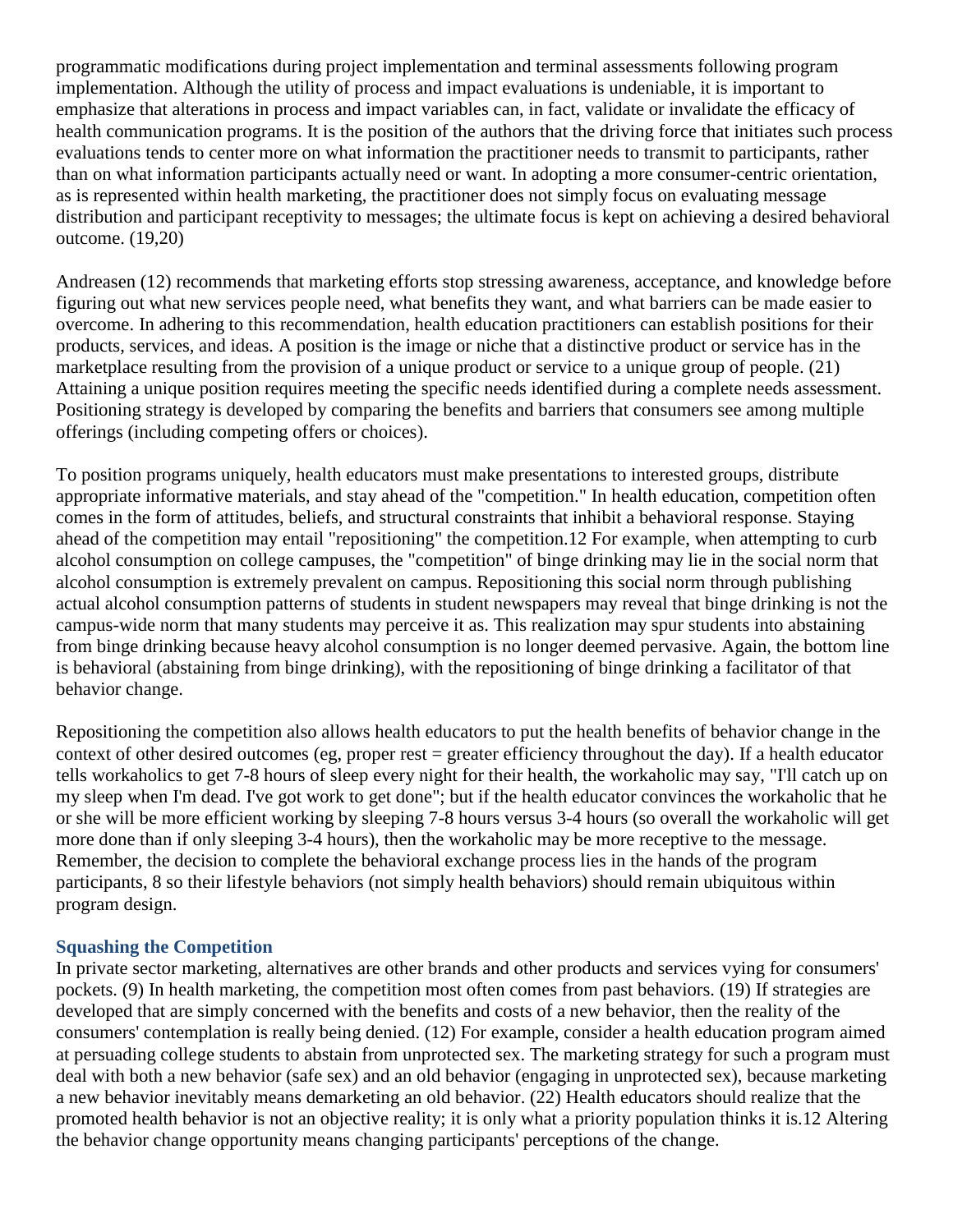One of the challenges in developing a product strategy is identifying the benefits that consumers value most. Of particular interest to health educators are those benefits that best distinguish the desirable behavior from its competition. Often these desired benefits fall outside the health domain. If consumers decide to participate in a health education program, they are not necessarily affirming their belief in the health education program alone, but rather, they are buying into the benefits and satisfaction that they think the health education program will provide. (12) A health education program is a means to an end for participants seeking to attain the selfperceived benefits and satisfaction that they believe the health education program will provide. For the participants, program participation and enhanced health status may not be the primary outcome of interest; rather, the desired outcome for participants may manifest itself as a function of something unrelated to improved health or positive health outcomes. For the practitioner, however, the goal of a health education program is maintaining and/or improving individual and community health.

#### **Comprehensive Needs Assessments**

Needs assessment and marketing research are approaches toward the same end: identification of priority populations. (8) Marketing plans are developed based on formative research designed to understand target audiences fully before the development and implementation of potentially costly programs. (22) Every type of activity in a needs assessment should relate back to one of the 4P's (product, price, place, or promotion) mentioned earlier. Asking the right questions during the needs assessment will provide information necessary to understand the multitude of factors that could possibly affect behavior among members of a diverse priority population. Before rushing a prospective product or service into development, health educators should be confident that the product or service is what consumers want, so the product or service will have an adequate market. The needs assessment process outlined by the Responsibilities and Competencies for Health Educators (4) leads the program planner through a process that supports market segmentation and program diversity. (5)

Market segmentation involves taking what has been learned about a target market and devising programs and services that specifically address the various wants and needs of the subgroups within priority populations.9 Segmentation involves defining homogenous subgroups for message and product design purposes and defining pertinent "life path" points that can be useful for disseminating informative messages and programs. Although segmentation makes interventions more complex, the potential reach and effectiveness of the message, product, or service are absolutely enhanced. (22)

From segment delineations within priority populations, unique profiles are developed, and segment attractiveness can be gauged. After profiles are generated, the health educator can develop a unique marketing mix (4P's) for each cluster of consumers. This particular "opportunity" marketing management approach should be used for 2 reasons: (1) implementation strategies can be adjusted to meet changing environmental conditions, and (2) marketing management activities parallel the Responsibilities and Competencies for Health Educators5 (Figure 3).

#### **The Future of Marketing in Health Education**

To facilitate the change that is sought during health education programs, marketing concepts must be skillfully applied with an enhanced consumer orientation. Neiger and colleagues (2) (p.79) suggest that "health education planning models, modified to reflect elements of social marketing ... may represent a more powerful planning approach that holds promise, based on reported literature, for better designed interventions and more successful outcomes." The marketing orientation allows a practitioner to systematically think through key issues by asking and answering a series of important questions first, before making critical programmatic decisions. (3) Marketing process encourages systematic thought through the major precepts of behavior change process, both in determining strategy and in making specific decisions regarding intervention activities. (22) The focus underlying marketing programs forces trained health educators to objectively view their programs and any potential inadequacies of their programs, rather than retrospectively analyze the accountability of the program participants for not engaging in the programs.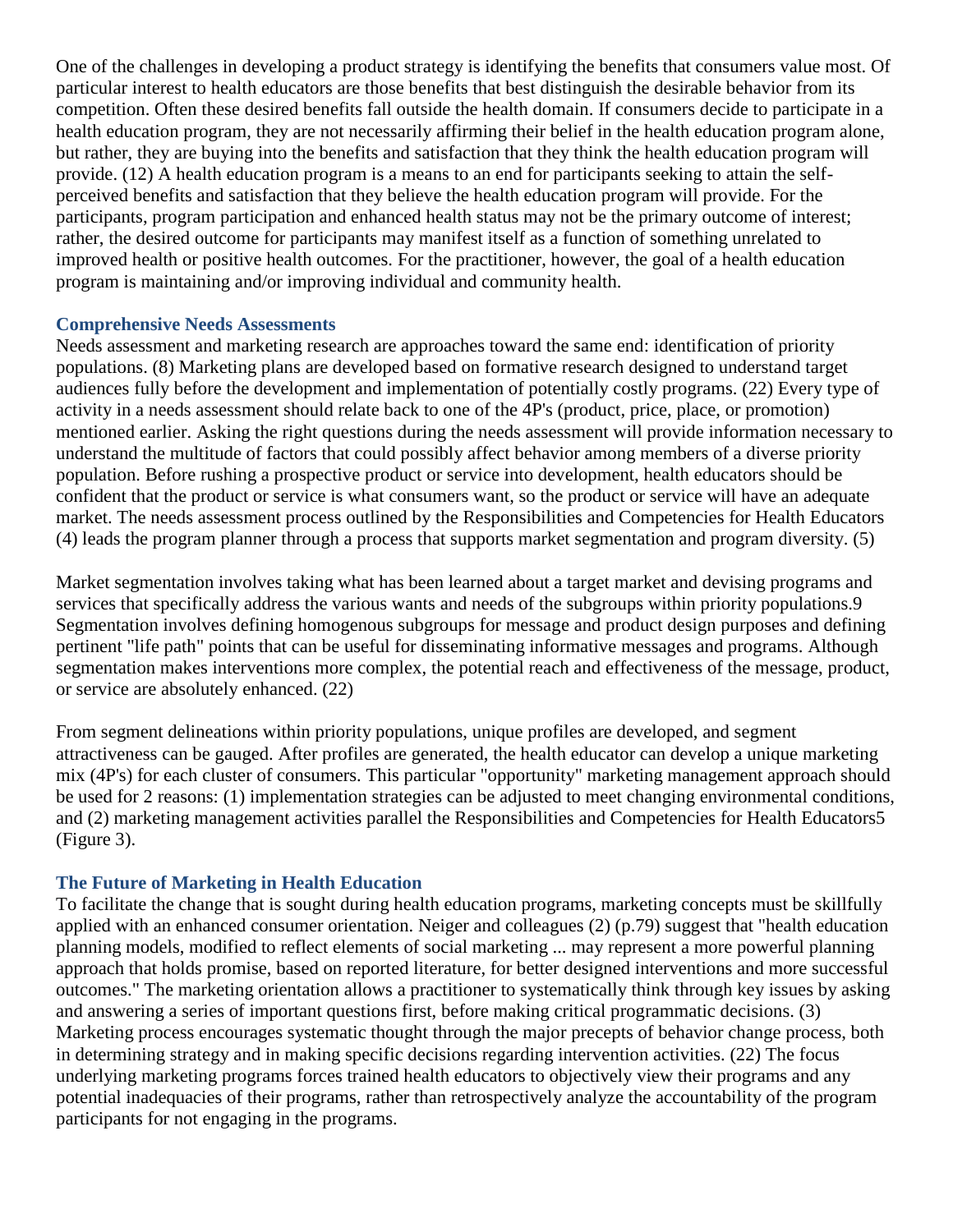The notion of incorporating of marketing within public health programs has prompted scholars to develop logic models to illustrate the utility of marketing process within settings desirous of health education programs. (24) Marketing thought processes represent a new way of thinking, particularly for public health professionals who have been trained to target those most in need or at risk, rather than those most likely to successfully change their health behavior. The CDC and the Education Directors of Health Promotion and Education have designated "Thinking Like a Marketer" as a competency area for federal, state, and territorial public health officials and practitioners. (3) Federally funded granting agencies have also suggested that marketing approaches be used in grant applications. With the advent of the National Center for Health Marketing as one of only 3 core branches of the Coordinating Center for Health Information and Service within the Centers for Disease Control and Prevention (CDC), health educators should strongly consider further assimilating the science of marketing into health education projects.

From this discussion of the related nature of health education and marketing process, we would like to propose 4 novel suggestions for health educators that could catalyze future marketing application in health education:

- (1.) Consider adopting an ecological behaviorbased philosophy of health education.
- (2.) Use opportunity marketing management in health education programming.
- (3.) Operationalize the processes that underlie both marketing and health education.
- (4.) Weave traditional marketing concepts into health-education needs assessments. Adhering to these 4 recommendations can enable beneficial shifts in health education process and practice.

# **REFERENCES**

(1.) American Marketing Association. Marketing definitions (online). 2004 Aug. Available at:

<http://www.marketingpower.com/> content4620.php. Accessed June 10, 2007.

(2.) Neiger BL, Thackeray R, Barnes MD, McKenzie JF. Positioning social marketing as a planning process for heath education. American Journal of Health Studies. 2003;18(2):75-81.

(3.) Quinn G, Albrecht T, Marshall R, Akintobi TH. "Thinking like a marketer": training for a shift in the mindset of the public health workforce. Health Promot Pract. 2005;6(2):157163.

(4.) National Commission for Health Education Credentialing, American Association of Health Education, & Society for Public Health Education. A competency based framework for graduate level health educators; 2006. Allentown, PA: Authors.

(5.) Eddy JM. The epistemology of the health education process. American Journal of Health Education. 2006;37(5):258-270.

(6.) McDermott RJ. Social marketing: a tool for

health education. Am J Health Behav. 2000;24:6-10.

(7.) Thackeray R, Neiger B. Establishing a relationship between behavior change theory and social marketing: implications for health education. Health Education. 2000;31:331-335.

(8.) Bonaguro JA, Miaoulis G. Marketing: a tool for health education planning. Health Education. 1983;(Jan/Feb):6-15.

(9.) Pride WM, Ferrell OC. Marketing: Concepts and Strategies. Boston, MA: Houghton Mifflin Company; 2003.

(10.) Green LW, Kreuter MW. Health Education Planning: An Educational and Ecological Approach (4th ed.) New York: McGraw-Hill; 2005.

(11.) Andreasen AR. Social marketing: its definition and domain. Journal of Marketing and Public Policy. 1994;15(1):108-154.

(12.) Andreasen AR. Marketing Social Change: Changing Behavior to Promote Health, Social Development, and the Environment. San Francisco: Jossey Bass; 1995.

(13.) McDermott RJ, Sarvela PD. Health Education Evaluation and Measurement, A Practitioner's Perspective, 2nd Edition. Madison, WI: WCB/ McGraw-Hill; 1999.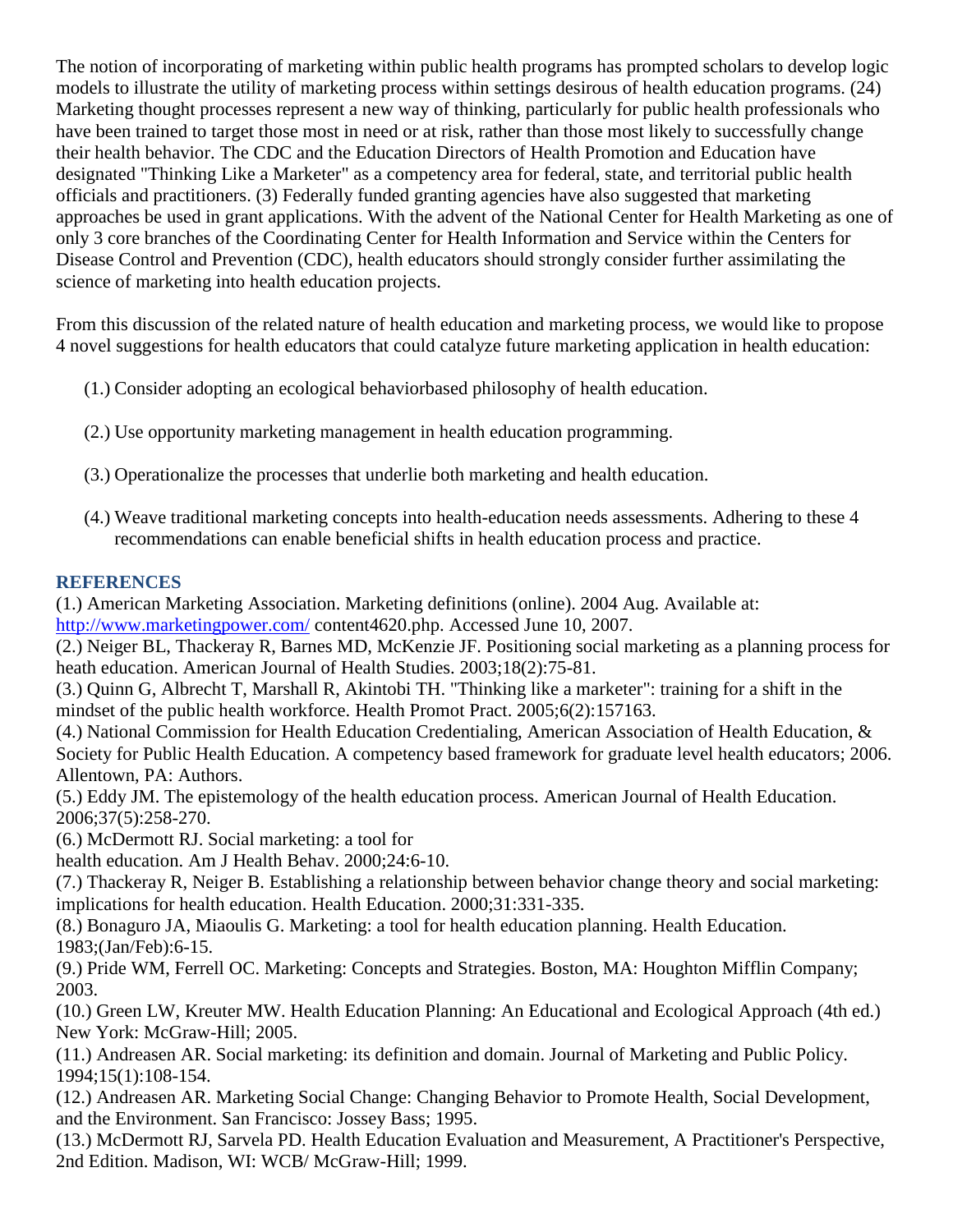(14.) D'Onofrio CN. Theory and the empowerment of health education practitioners. Health Educ Q. 1992;(20):385-403.

(15.) Andreasen A, Kotler P. Strategic Marketing Management for Nonprofit Organizations (6th ed.). Englewood Cliffs, NJ: Prentice Hall; 2003.

(16.) Witherspoon D. So you're thinking of starting a health education business. Association for Worksite Health Promotion's Worksite Health. 1998;(Spring):15.

(17.) Bernhardt JM. Improving health through health marketing. Prev Chronic Dis [serial online] 2006 Jul [November 16, 2006]. Available at: URL: [http://www.cdc.gov/pcd/issues/2006/jul/05\\_0238.htm.](http://www.cdc.gov/pcd/issues/2006/jul/05_0238.htm) Accessed June 10, 2007.

(18.) Grier S, Bryant CA. Social marketing in public health. Annu Rev Public Health. 2005;26:319339.

(19.) Smith WA. Social marketing: an evolving definition. Am J Health Behav. 2000;24:15-17.

(20.) Wilson MG, Olds RS. Application of the marketing mix to health education marketing. J Health Commun.1991;10:15-20.

(21.) Barringer BR, Ireland RD. Entrepreneurship: Successfully Launching New Ventures. Englewood Cliffs, NJ: Prentice Hall; 2006.

(22.) Kotler P, Levy S. "Demarketing, Yes, Demarketing," Harv Bus Rev. 1971;(Nov/Dec):74-80.

(23.) Lefebvre RC, Flora JA. Social marketing and public health intervention. Health Educ Q. 1988;(3):51-58. (24.) Marshall RJ, Bryant C, Keller H, Fridinger F. Marketing social marketing: getting inside those "big dogs' heads" and other challenges. Health Promot Pract. 2004;7(2):206-215.

Michael Stellefson, MS; James M. Eddy, DEd, FAAHB, CHES

Michael Stellefson, Candidate/Graduate Research Assistant, Office of Health Informatics, Division of Health Education, Texas A&M University, College Station, TX. James M. Eddy, Professor and Head, Department of Public Health Education, the University of North Carolina at Greensboro, Greensboro, NC.

Address correspondence to Mr Stellefson, Division of Health Education, Texas A&M University, MS 4243, College Station, TX 77843. Email: [mstell@hlkn.tamu.edu](mailto:mstell@hlkn.tamu.edu)

Figure 2 Operationalizing the 4P's: Comparing Traditional and Health Marketing

Selling a Car

Type of Marketing 4 Ps

Traditional 1. Product

- \* What type of car will the customer buy?
- \* What specs/amenities are important to consumers?
- \* What color is preferred?
- 2. Price
- \* What price range is acceptable for consumers of this vehicle?
- \* Is there financing available?
- \* Do we haggle with the customers over cost?
- 3. Place (Distribution)
- \* Do salesmen meet customers on sales lot?
- \* Are cars sold over the Internet?
- \* Do we deliver cars to customers outside our geographical area?